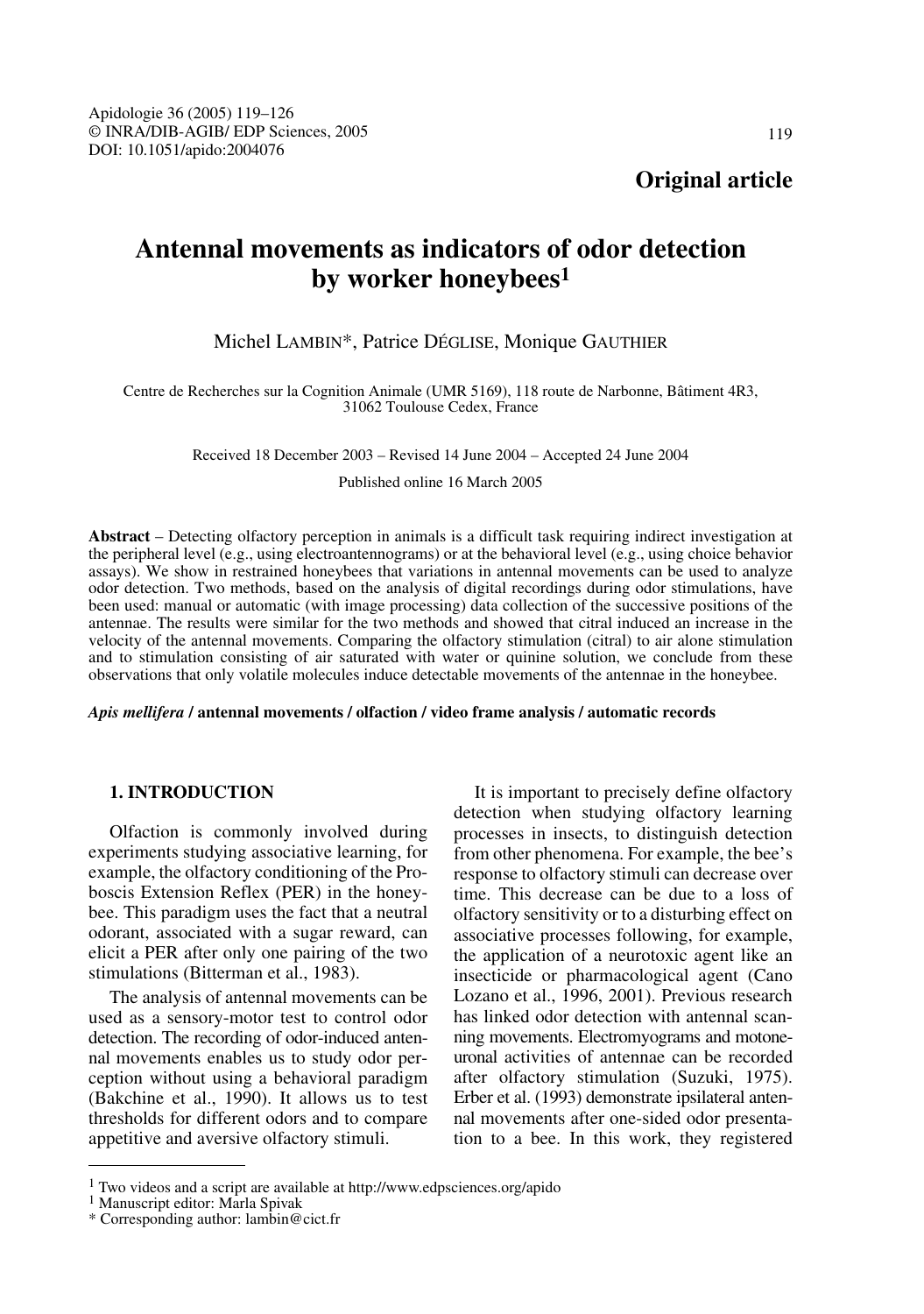antennal crossings of two phototransistors beams. The antennal scanning movements (when the scapus is immobilized) have been studied during odorant airflow (Peteraitis and Vaitkevièienë, 1995) and these movements are supposed to increase the deposition of odor molecules on chemoreceptors (Peteraitis, 1999).

During tactile motor learning, Erber et al. (1997) measured the frequency of antennal contacts of a bee when scanning a metal plate using an image analyzing system. However, the detection of the precise antennal location required the use of a small dot of ink covering the tip of the antenna**.**

Therefore, we present a relatively simple, rapid and more efficient method to demonstrate odor detection by insects. The first aim of our work was to compare two methods based on frame analysis of digital recordings when bees perceived an odor (citral). In the first method, successive antennal positions were manually recorded during the video playback. In the second one, antennal movements were quickly registered after automatic frame analysis by computer. Analysis of the antennal movements showed no significant difference between the two methods. Thus, in the second part of the work, we compared antennal movements induced by different stimuli using the more rapid and practical automatic method.

# **2. MATERIALS AND METHODS**

# **2.1. Setting up of the animal**

Worker honeybees (*Apis mellifera* L.) were collected from a single hive. The experiments were conducted from April to June with foragers. Individual honeybees were mounted in small tubes so that the head protruded, allowing free movement of the antennae. Before recording, the insects were held in the experimental set up for over 10 minutes with continuous neutral airflow. White sticky tape, placed behind the bee's head, was used to make a white background to obtain well-contrasted pictures of the antennae. Each insect was tested once in one condition of stimulation. A total of 120 honeybees were used, equally distributed among 4 groups, corresponding to the 4 experimental situations (see below).

#### **2.2. Stimulating apparatus**

 The continuous airflow, received ventrally by the honeybee, was shunted with a solenoid valve system to a removable odor cartridge (a tube of 4 cm in length, and 0.5 cm in diameter) containing a filter paper. A computer drove the stimulating set up and switched the airflow for 6 s during the recordings. The flow was tuned so that the odor puff did not modify the characteristics of the airflow (13 mL per s delivered at 4 cm). A volume of 7 µL of water or a chemical compound was deposited on the filter paper in the cartridge. Quinine hydrochloride was used at 0.1M; citral was not diluted. The filter paper was also tested alone to verify the accuracy of the stimulating system.

# **2.3. Recordings**

Antennal movements were recorded from the front of the head of each bee (Fig. 1). The ambient light level was 300 lux (no additional source). The camera (webcam USB, Philips "ToUcam"), was connected to a personal computer (MacIntosh G3, 233 MHertz, or G4, 800 MHertz)) and centered between the left and right scapus of the antennae. This reference was used as the zero point for the measurements of angle formed by one antenna and the sagittal plane. The lens of the webcam was unscrewed to adjust the focus on the insect head.

Each frame was 320 X 240 pixels and the recording speed was 10 frames per second, which limited the number of frames to analyze while still allowing a good description of antennal trajectories. Each movie comprised 12 s before stimulation, 6 s of stimulation and 12 s after stimulation for a total duration of 30 seconds. The digitized movie files were stored on a hard drive for frame-by-frame analysis. These records were made with low cost camera with classic USB interface. Sophisticated devices or interface card were not necessary. The characteristics of the current computers are compatible with digital video recordings with 10 frames per second.

# **2.4. Antennal tracking**

Each antenna is composed of three parts. The basal segment is the scapus articulated with the head. Four muscles permit multidirectional movements in front or on all sides. The distal segments, the pedicellus and the attached flagellum, have a hinge joint with 2 antagonistic muscles. There is no joint between the scapus and the pedicellus. Hence the antennae were approximated as two straight lines originating from the center of the head, adjacent to the right and left sockets of the scapus, respectively.

Two methods were compared to analyze antennal movements. In the first one, the positions of the end of both right and left antennae were manually (and visually) located. Each frame of the digital recording was successively displayed on the computer screen. By clicking on the mouse, the XY coordinates of the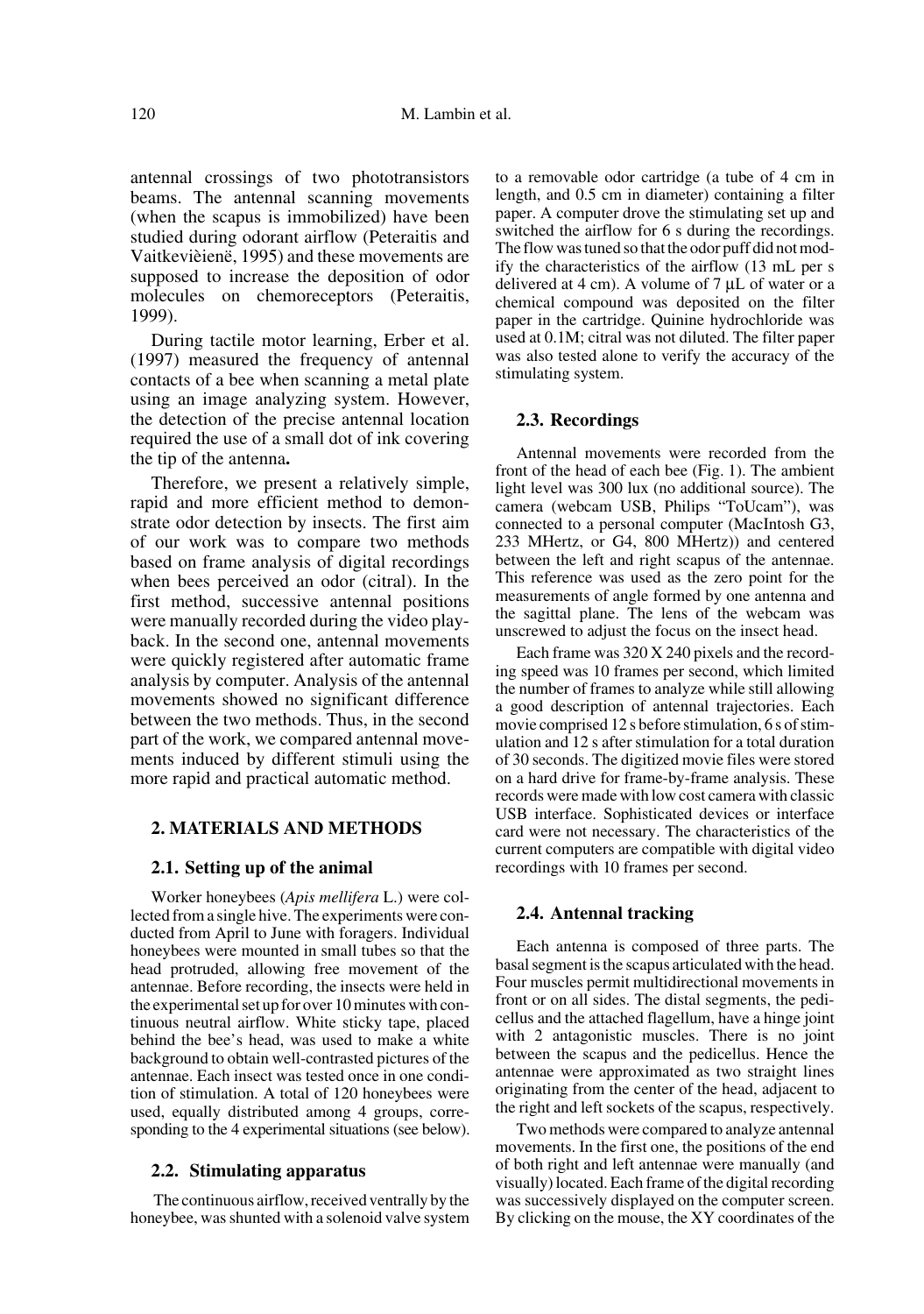

**Figure 1.** Comparison between a normal video frame (at left) and an automatically reconstructed one (right). On the resulting image, the remaining pixels corresponded to the changes from the preceding frame of the movie, which highlights the antennal movements. The position of the brightest pixels, left and right gave the directions of each antenna (calculated by the image processing software).

tip of each antenna were recorded. From these values, the angular positions of the antennae (relative to the sagittal plane) were calculated and the results showed the variations of the angular movements of the antennae between two successive images.

In the second method, each image was automatically compared to the next one using a freeware loaded on the computer (Fig. 1). A new film was constructed based on differences between two successive frames. This image processing was made with VideoScript application (public release: http:// www.videoscript.com). This video and imageprocessing tool for Windows and Mac OS allowed the authors to set up the suitable scripts (On request, the authors can convey the scripts).

On both the right and left halves of each frame, the coordinates of the pixel with maximal intensity were automatically recorded. These points defined the new angular positions of the antennae. The computations of the angular positions of the antennae and of the angular movements between two frames were the same for the two methods and correspond to the difference between the angle of the antenna and the sagittal plane (left and right).

Each antenna could change its position during the 100 milliseconds duration between 2 successive video frames. This angular movement was expressed as angular velocity. For most of the results, these values (absolute values) were added for each recorded second (ten images = one second) and the results were expressed in degrees per second.

# **3. RESULTS**

# **3.1. Effect of citral odor on antennal movements studied by both methods**

Preliminary tests showed that there was no significant difference between left and right antennal movements. ANOVA with both stimulation and side factors showed significant effect  $(P < 0.0001)$  for "Odor" factor (Citral), no significant effect for "Side" factor (*P* = 0.4977) and "interaction" factor  $(P = 0.9244)$ . So, the right and left values were pooled. The graphic and statistic comparisons were stated from five successive 6 s blocks: two blocks before, one block during and two blocks after odor presentation. The stimulation period could be compared to two initial periods and two aftereffect periods.

The shape of the two curves of angular velocity, (Fig. 2) were similar but the values were globally higher for the automatic method.

The angular velocity had a constant value before odor presentation. The olfactory stimulation was correlated with an increase in angular velocity  $(P < 0.01**$  in Fig. 2), which persisted for at least 6 seconds after stimulation.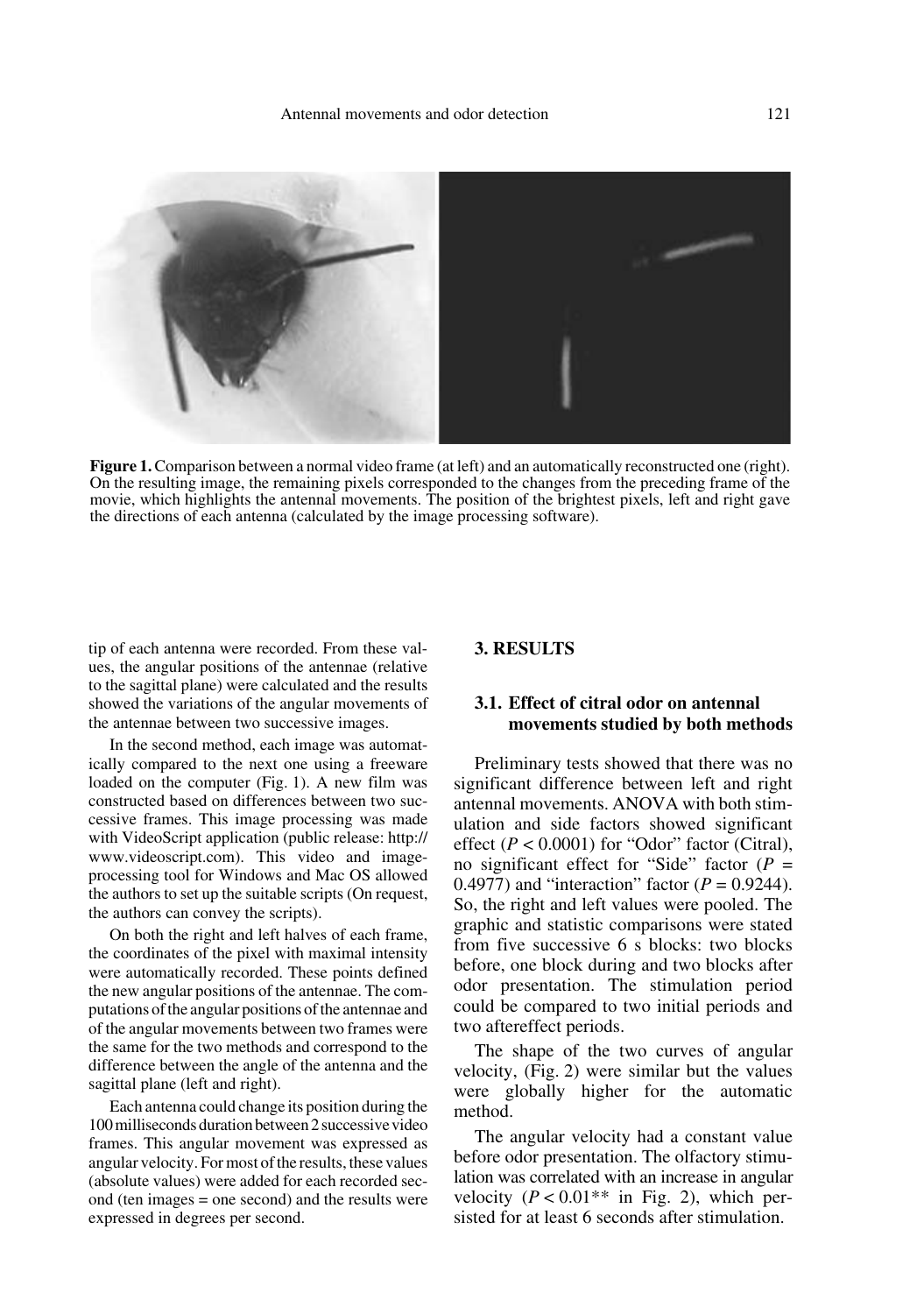# 122 M. Lambin et al.

#### **Citral odour effect on Antennal movements**



**Figure 2.** Angular velocity of antennal movements recorded with automatic or manual method, for the same digital movies. Five blocks of 6 s were compared for 30 s of film analysis (means of 30 bees  $\pm$  standard error). The significant differences between the successive points are stated: \* if *P* < 0.05; \*\* if *P* < 0.01.

The difference between the maximal and minimal points was larger in the manual method; so, a slight difference, between the two methods, appeared just after the odor flow (continuation of the increasing,  $P < 0.05$  \* in Fig. 2 for the manual record and stability for the automatic record).

The global difference between the results of the two methods disappeared if 2 degrees were uniformly added to all the values of the manual method:  $F = 14.538$ ,  $P < 0.001$  with exact values,  $F = 0.224$ , NS with corrected values. There was no significant interaction between method and stimulation  $(F = 0.885, NS)$ .

Using the results of each frame by frame change of the antennal position, the exact difference, between the two methods of recordings, was plotted (Fig. 3), for all antennal angular movements, for each corresponding frame (automatic value – manual value, 17940 values).

Most of the distributed values were near zero. In this case, the results were similar for the two methods; more than 70% of the differences were less than 10 degrees. With the raw data, the mean value was effectively of  $2.025 \pm$ 0.204 (SD).

However some values were very different because the automatic record could fail in the detection of the antennae. Several hypotheses could explain the cases where the registered values differed between the two methods. Some movements of the buccal appendages were sometimes detected by the automatic frame analysis when antennae were motionless. On

the other hand, visual observation of the frames allowed us to record some positions of the antennae, directed near the optical axis of the video camera. For example, when the dark shapes of the antennae were in front of the dark head of the insect, and not enough contrasted, they were not detectable by the automatic system.

The distal point of the straight line that schematized the antenna differed for the two methods. We visually detected the tip of the antenna but the automatic image processing detected the highlight point of the flagellum. This point of maximal contrast was located more or less distally on the antenna.

We concluded that the differences between the angular values recorded by the two methods did not notably influence the characteristics of the citral effect on the angular velocity of the antennae.

# **3.2. Controlling the effect of non-odorant parameters on antennal movements**

Four conditions were tested with the automatic method to check the effect of the odorant molecules. (1) The airflow was always constant but the switching operation used to drive the odor in the air stream could induce a mechanosensory stimulation of the antennal receptors. Thus, the effect of the airflow was controlled on the antennal movements. (2) Quinine was sometimes used as a repellent compound in learning experiments. A gustatory effect was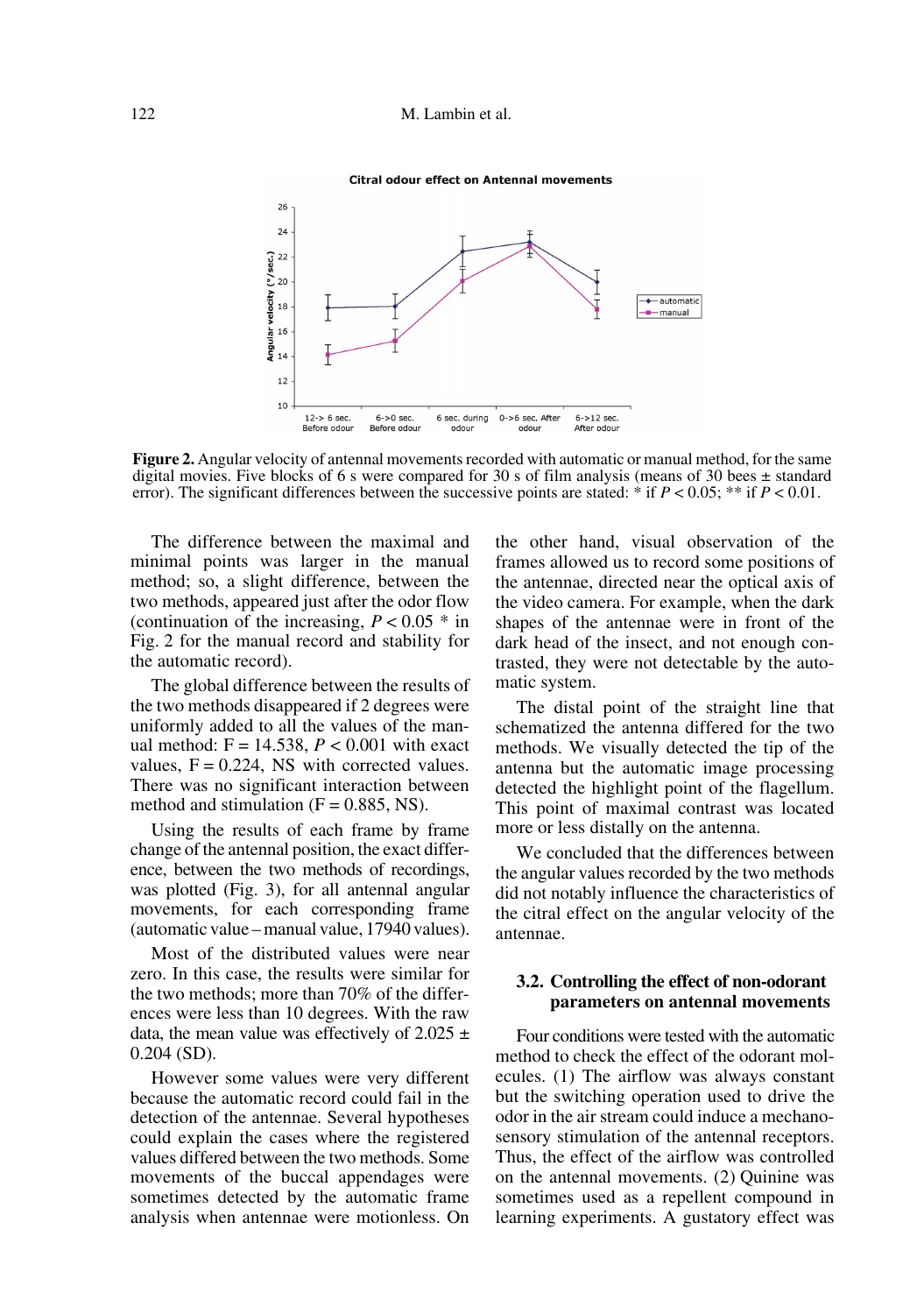

**Figure 3.** Frequency distribution of the differences between the values recorded by the two methods. All the angular changes between each pair of successive frames were taken into account  $(N = 17940)$ .



**Figure 4.** Angular velocity (in  $\degree$ /s) for three conditions of stimulation: control (nothing in the airflow), water or quinine hydrochloride 0.1M in the stimulation chamber; comparison with the effect of a volatile odorant compound (citral).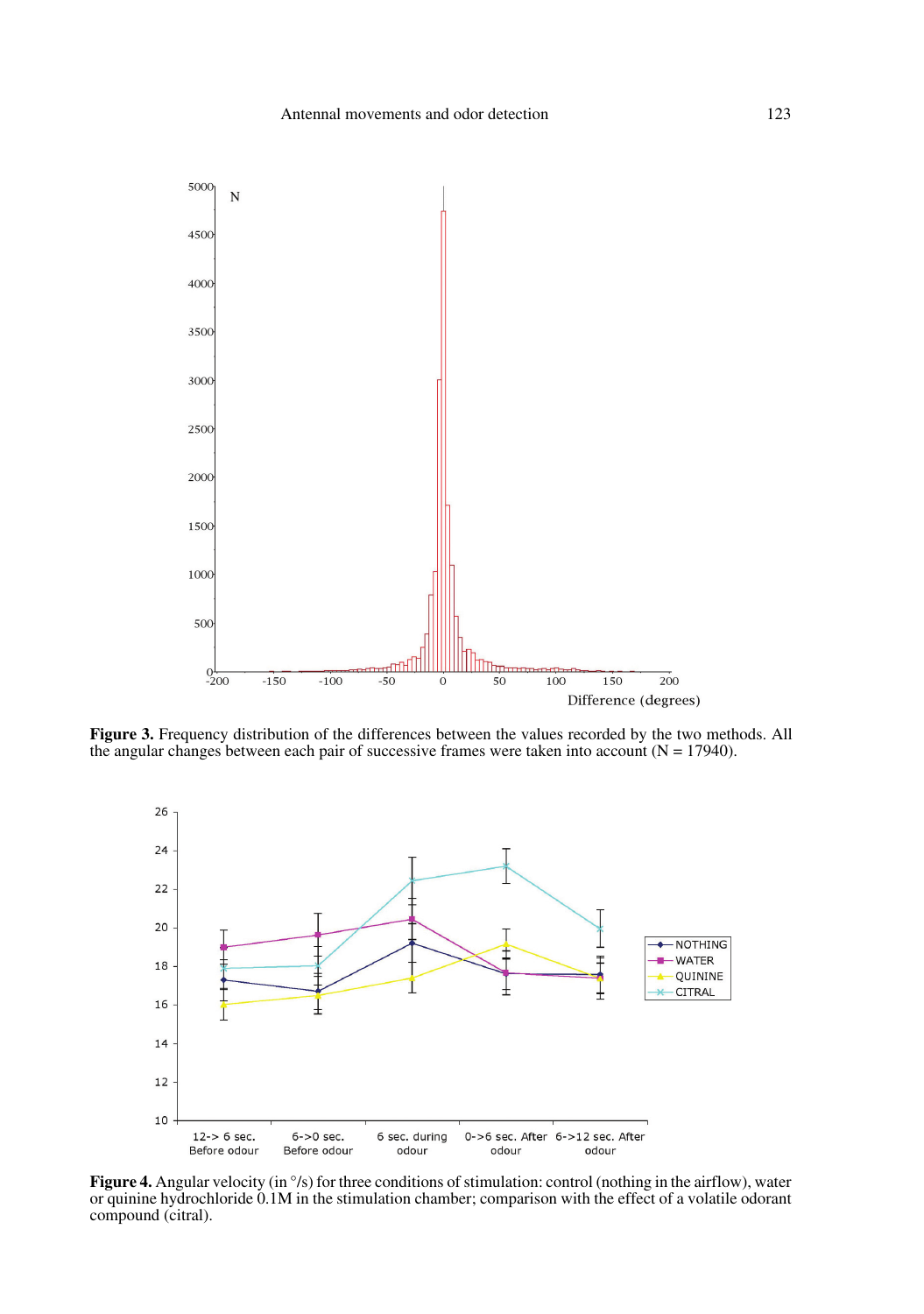attributed to quinine but a volatile action could be detected with this study. (3) Water usually used as a solvent was also tested. We tested the water vapor detection by the antennae.  $(4)$ Results obtained with citral were used as the reference for the effect of odor on antennal tracking (Fig. 4).

The differences between citral odor and each of the other stimulating conditions were always significant ( $t = 4.08$ , 2.201, 4.664 with control, water or quinine respectively).

 The results were not significantly different between these last three conditions, neither for their eventual stimulating effect (comparison between the empty cartridge, water or quinine; ANOVA:  $F = 2.893$ ; NS) nor for their "dynamic" effect (comparison between the five blocks, before, during and after stimulation;  $F = 1.412$ , NS).

These results allowed us to control the accuracy of the stimulating apparatus. They also confirmed the efficiency of the automatic method to demonstrate that the honeybee had effectively detected the odor and responded by active antennal movements.

# **4. DISCUSSION**

Many approaches have been developed to determine if an insect has actually detected an odor. Electrophysiological studies of the olfactory sensilla or of the whole antenna (electroantennogram) give information about the sensitivity of sensory organs but do not prove that perception processes are really involved. On the other hand, behavioral studies based on odor choices in a Y maze or in an olfactometer (Bakchine et al., 1990; Cano Lozano et al., 1996) suppose that cognitive and motor mechanisms do not interfere with olfactory detection.

Antennal movements could be the simplest indication of sensory detection by insects. To actively take information from the visual or tactile environment, free moving insects use their antennae (Honegger, 1981; Lambin, 1984; Kevan and Lane, 1985; Camhi and Johnson, 1999; Dürr et al., 2001).

Some authors have already demonstrated that scanning antennal movements of the worker bee can be elicited by odors. However, the methods previously used were more complicated. Electromyograms were recorded from flexor and extensor muscles, from the immobilized scapus of bees by Suzuki (1975). Suzuki's work also described the responses of motoneurons controlling the antennal movements induced by odors. In such experiments, animals were disturbed.

In many experimental studies with olfactory stimulation, antennal movements have been recorded and described with more or less precision. The optical method (light beam scanning) allowed researchers to evaluate amplitude, duration, frequency and linear speed of the flagellar movements (the scapus being immobilized) during odor stimulation (Peteraitis and Vaitkevièienë, 1995). The aim was to evaluate the volume of space scanned by the antennae but the antennal movements were restrained by the immobilized scapus.

Erber and Schildberger (1980) and Erber et al. (1993) showed that in honeybees, antennal responses could be specifically directed to vertically moving visual patterns, mechanical stimuli and to chemical compounds. Five distinct odors were compared and the effect of the concentration was studied. For these records of antennal movements, the scapus was free but the passages of each antenna were counted by a single phototransistor and did not give a good description of the movements.

A better method to evaluate modification of antennal scanning, induced by sucrose stimuli and modulated with microinjection of serotonin or octopamine, was used by Pribbenow and Erber (1996). The scapus was fixed and the authors counted the antennal contacts with a silver wire and they recorded the muscle potentials. Kisch and Erber (1999) have made operant tactile conditioning with a similar device. A precise description of the successive antennal positions was shown in the work of Erber et al. (1997). The image analyzing system of video frames presented 7500 x–y coordinates for periods of five minutes. The scapus was free but the small drop of ink put on the flagellum to allow detection of the antennal positions could slightly hamper the bee and alter the movements.

Our method based on video film analysis has a better accuracy even if 3-D information is generally lost. The manual analysis seems to be the most efficient but it is also slightly tedious.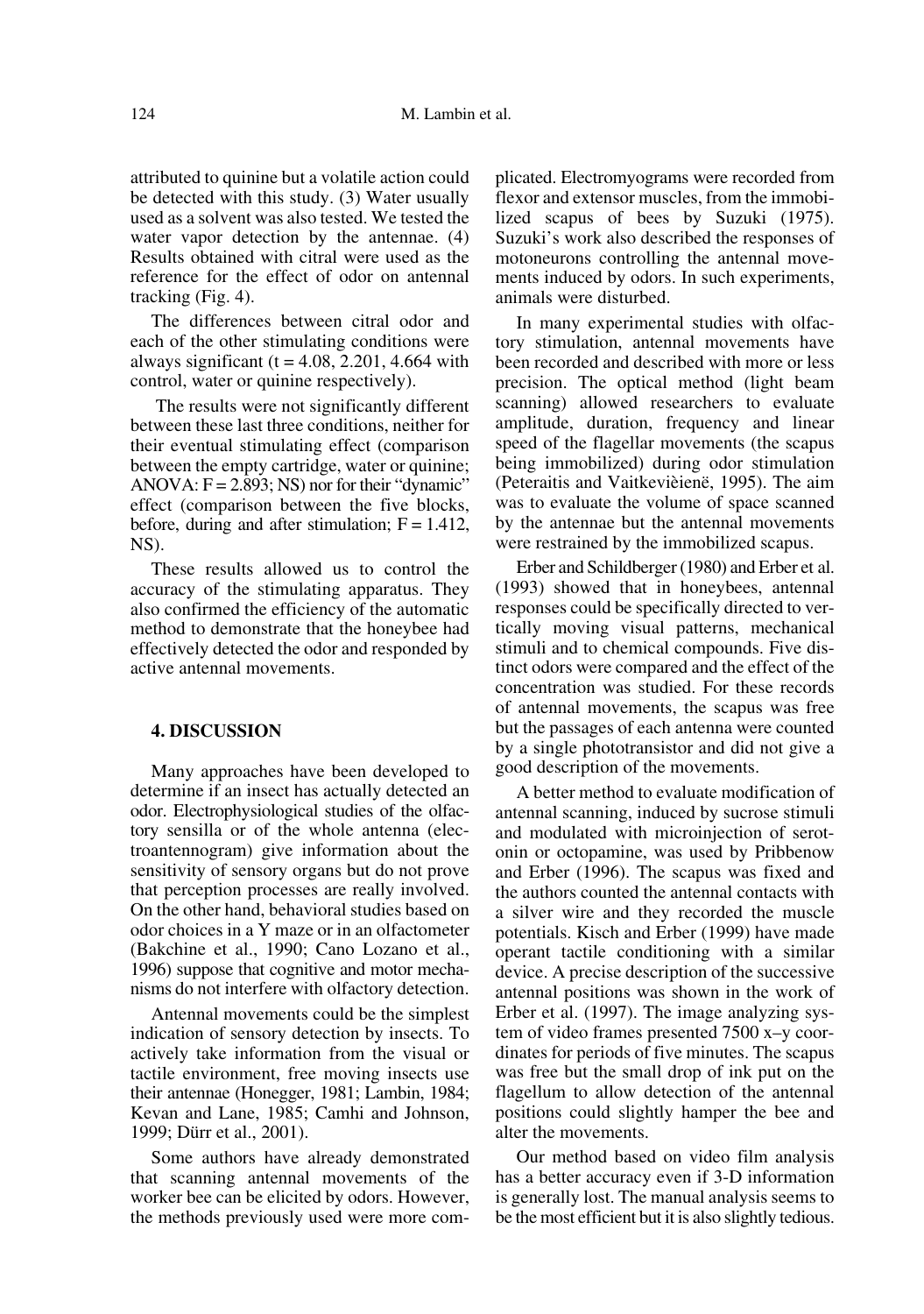On the other hand, the implementation of the automatic method is easy and fast. Digital records and image processing to detect successive antennae positions require just a personal computer equipped with a webcam. The comparison of the results obtained with the two methods shows that qualitative results are quite similar.

The use of a webcam for shooting can be easily coupled with experiments on fixed insects like the one designed for conditioning purposes. Olfactory capacities are controlled even if toxic or pharmacological agents can affect memory or cognitive functions. The film analysis takes a few minutes. It requires neither modification of the experimental conditions, nor colored ink on the antennae and a normal light level is sufficient.

The present results do not show any effect of the airflow or compound solution.

The only condition with an increase in the antennal angular velocity is met with odor (citral) stimulation. We have recorded similar results after preliminary tests with odors of coffee and limonene. So, antennal movements can really be compared to the movements made by vertebrates to scent, and their variations can be very good indicators of odor detection.

# **ACKNOWLEDGEMENTS**

This work was supported by the French Ministry of Agriculture (No. 407). We wish to thank Martin Giurfa, Matthieu Dacher Valérie Raymond and Louise Ralph for their comments on the manuscript.

**Résumé** – **Les mouvements antennaires en tant qu'indicateurs de la détection d'odeur chez les ouvrières d'abeilles domestiques.** Les capacités mnésiques et cognitives des abeilles sont souvent évaluées à l'aide d'épreuves comportementales mettant en jeu la perception olfactive. De nombreux travaux étudient les modifications de l'apprentissage olfactif induites par des substances pharmacologiques. Dans ces conditions, il est difficile d'attribuer une baisse de la performance à un effet sur la sensibilité olfactive ou sur les processus cognitifs proprement dits. Ce travail repose donc sur l'hypothèse que la perception d'une odeur est liée à une augmentation de l'activité motrice des antennes, tendant à augmenter la probabilité de rencontre entre les récepteurs olfactifs et les molécules odorantes. Les mouvements antennaires peuvent alors être considérés comme un indice simple de la détection d'une odeur par l'abeille. L'analyse de films, obtenus à l'aide d'une simple caméra vidéo numérique (type « webcam »), montre qu'une odeur, telle que le citral, provoque une nette augmentation de la vitesse des mouvements antennaires (Fig. 2). Cette méthode n'a d'intérêt que si son utilisation est relativement simple, rapide et fiable. C'est pourquoi les résultats obtenus par le pointage manuel « image par image » des extrémités des antennes ont été comparés à ceux recueillis grâce à une détection automatique des mouvements antennaires, grâce à un logiciel (freeware) d'analyse d'images. La validité de la méthode automatique a été démontrée dans un premier temps (Figs. 2 et 3) puis cette méthode a été utilisée pour comparer la stimulation olfactive (citral) à la stimulation provoquée par un flux d'air seul ou saturé en vapeur d'eau ou par une solution de quinine. Cette automatisation du recueil des positions successives des antennes permet la comparaison des résultats obtenus en vue de confirmer que l'augmentation des mouvements est effectivement d'origine olfactive. L'effet de la variation du courant d'air dans la capsule vide mais contenant habituellement l'odeur a ainsi pu être testé. L'éventuelle variation du flux d'air n'entraîne aucun résultat significatif (Fig. 4). À la différence de l'odeur de citral, la vapeur d'eau ou la solution de quinine, qui ont des effets gustatifs, ne modifient pas l'activité motrice des antennes (Fig. 4). Ces résultats nous permettent donc de conclure que ce sont bien les stimulations olfactives induites par des molécules volatiles qui sont à l'origine de l'augmentation des mouvements antennaires. Grâce au recueil automatique des données que nous proposons, cette réponse comportementale simple, basée sur l'augmentation des mouvements antennaires, peut être appliquée à des animaux soumis à divers apprentissages olfactifs.

#### *Apis mellifera* **/ mouvement antennaire / olfaction / analyse de film vidéo / enregistrement automatisé**

**Zusammenfassung** – **Bewegungen der Antennen als Indikator für die Erkennung eines Duftes durch Arbeiterinnen der Honigbienen.** Das Gedächnis und die Dufterkennung bei Honigbienen sind oft mit Verhaltensreaktionen auf Grund olfaktorischer Wahrnehmung bestimmt worden. Es gibt viele Arbeiten, die eine Beeinflussung eines erlernten olfaktorischen Reizes durch pharmakologische Substanzen zeigen. Bei diesen Konditionierungen ist es schwierig zu unterscheiden, ob die Verringerung der Reaktion durch Änderung der olfaktorischen Empfindlichkeit oder dem Verlauf eines Erkennungsprozesses zuzuordnen ist. Hier wird die Hypothese aufgestellt, dass die Wahrnehmung eines Duftes an den Geruchsrezeptoren mit einer verstärkten Bewegungsaktivität der Antennen einhergeht. Diese ist abhängig von der Erhöhung der Wahrscheinlichkeit, dass Duftmoleküle auf einen